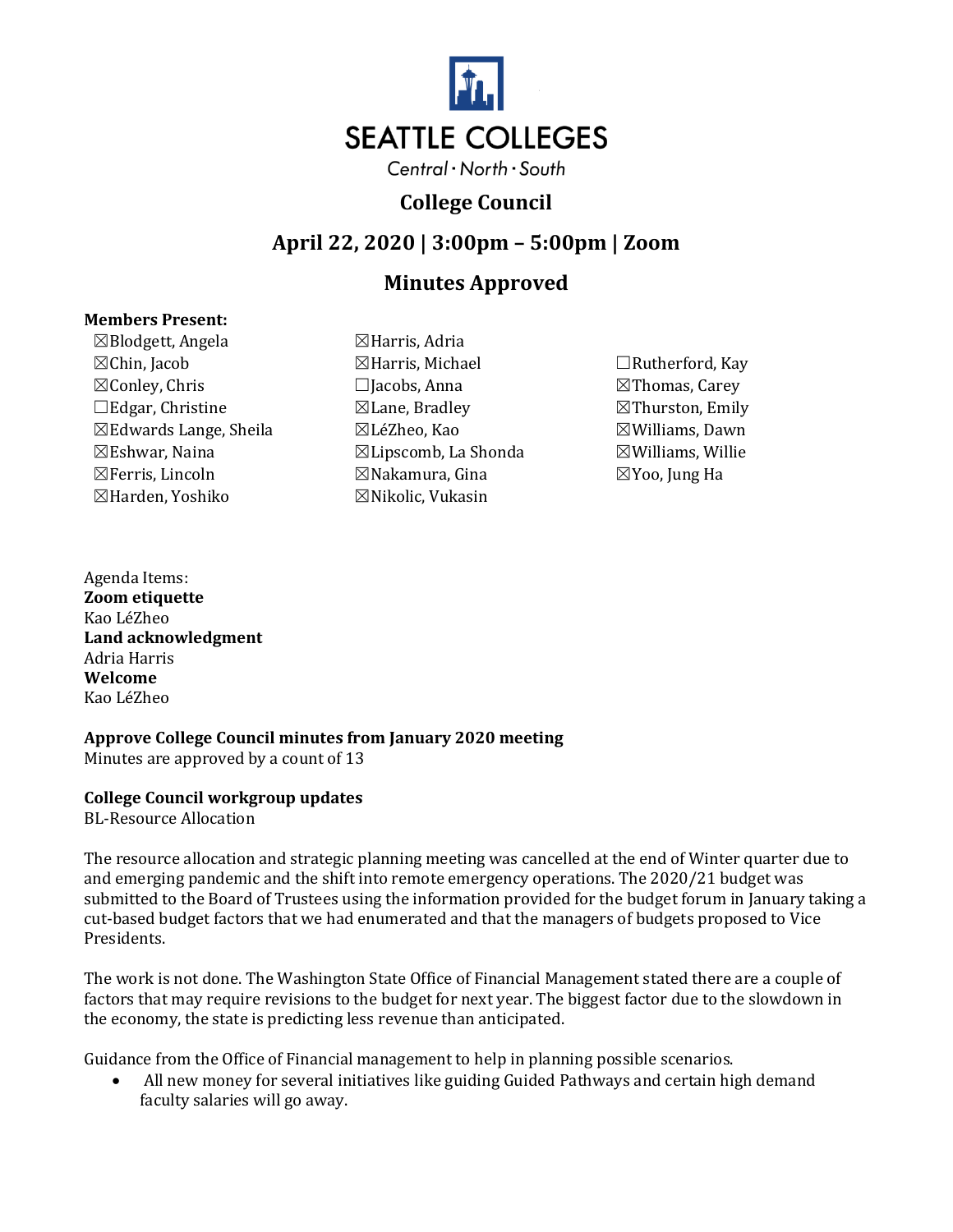- A 10 percent budget cut in the state allocation to the college.
- Assume both one and two will happen.

Plans have not been made at this time. Cuts will mean several millions of dollars. The Board of Trustees has a meeting soon and they will see the budgets for next year, before the pandemic. A continuing resolution that the board will be presented with that will be to allow the college to move forward with the current budget and give them the authority to take a couple of months to work on a revised budget with the scenarios in mind.

# **KL- Will the Care Act effect the budget?**

Care Act is a federal funding relieve package given to higher ed to help with effects of pandemic based on students' financial aid eligibility. SCC will receive 3.2 million half will go directly to students and the other will have to be used for pandemic related expenses.

- Seattle Central currently has received 1.6 million of the package
- Will be used for student emergency aid using current requirements used by Student Support Services
- Plan to use the money until end of the year

SEL-This is a onetime only money that is the rational of spreading it to the end of the year to be used to address issues directly related to pandemic not investments.

## **AH- If students fill out a FAFSA, or they're in the financial aid system, they'll get a disbursement of funds to them, at least for spring quarter.**

## **What happens to those students who are basic skills or already have a bachelor's degree. Will they still get funding? How will that work?**

YH-those students that are not served through the FAFSA system can apply for emergency funds through Student Support Services. Criteria is already in place will be us ed to determine how the funds will be distributed

SEL- we are receiving more direction from DOE all the time-thing change.

VN-How can we get all the information in one place and out to those who need it?

YH- communication plan is being formulated.

BL-Enrollment update 90% of 2019 Spring Quarter with withdrawals

## YH-Critical Issues

During subcommittee meeting next week we will discuss how to share finding of the groups. Where do we see the project going?

NE-

- 9 focus groups happened -one asked to continue. The group targeted black and AA males were not well represented- will partner with Fellow Friday.
- 45 students total
- Similar results as last year
- Pathways will make things easier for students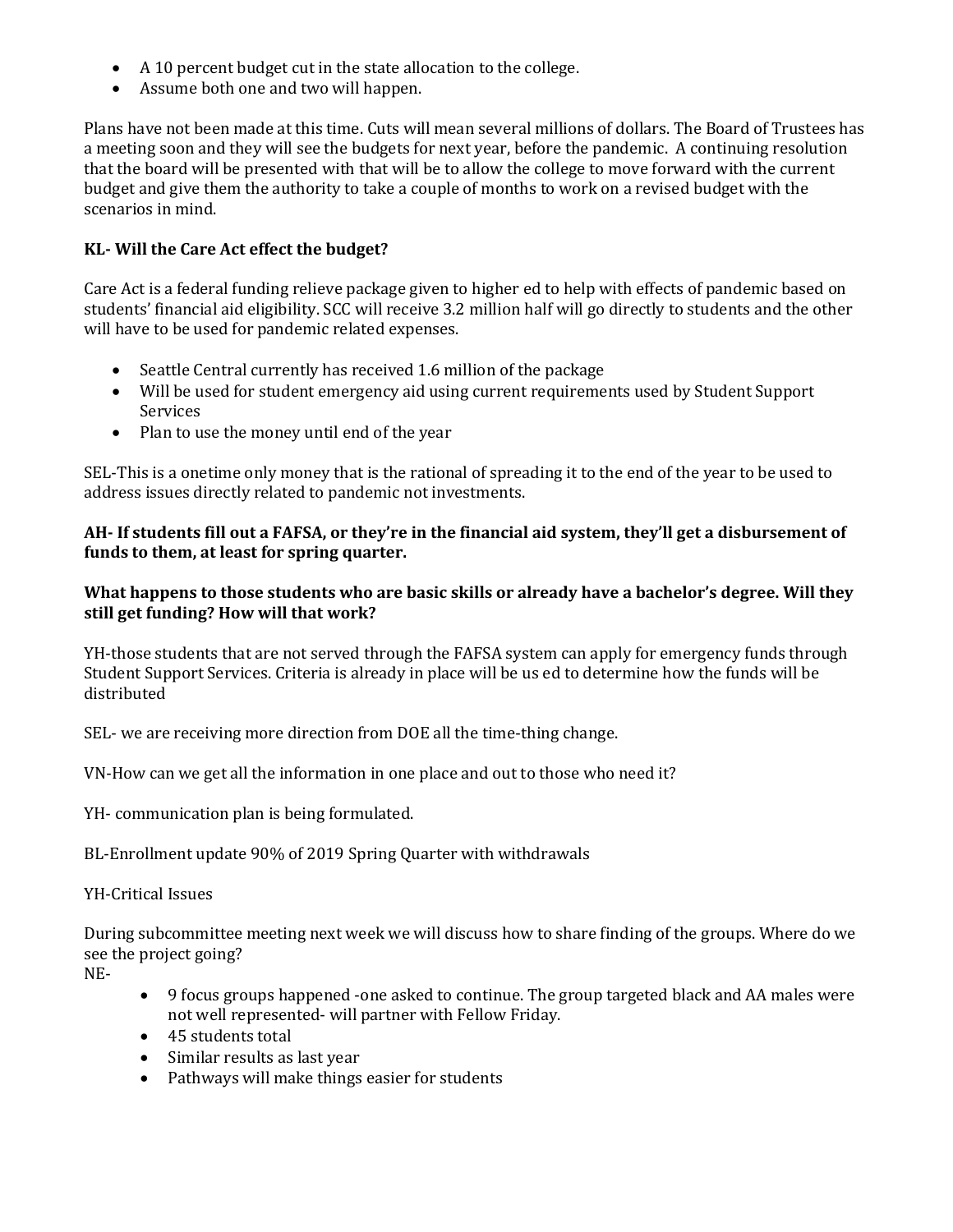- TRIO had a good experience and appreciated one on one support.
- New Orientation was not helpful.
- Tour is helpful

Take away is that Instructors are play a big part in the experience

VN-Student ASC support the focus groups in budget (\$2,000) and would like to stay involved.

NE-We want to move the student voices project outside of College Council so that we can keep critical issues available to deal with emerging issues.

#### **KL- With change in remote ops and eLearning are the focus group questions still relevant?**

NE- Yes. Questions revolve around student services.

#### NE-Strategic Planning

I met with the people on the Strategic Planning Committee to touch base and discuss how we can move forward with our strategic planning process and kind of keeping up with the action plan in the way that will that be easily accessible for those how are interested.

#### **Central Radar**

SEL-Incident Command Team Update (Executive Leadership)

The college does have what we call an incident command team that follows federal guidelines for any emergency response and who's on that team. And then we supplemented that with our E learning and director with our registrar and others as we were moving to remote operation.

The Incident Command team started meeting twice a week the last week in February. The district has the same kind of incident command and that has been supplemented with technology folks and Environmental Health and Safety, the environmental health and safety officer also sits on the campus incident command team. They meet three times a week. I am on the statewide President's emergency response team that meets three times a week.

All of these groups, we are tasked to respond to the emergency figure out what policies and support instructions are needed to keep the campus operations going in this remote term. Some of the things that we have had to decide very quickly about was Spring quarter and how to move all of our services online quickly at the end of Winter quarter.

What kind of technology and would we need to provide to staff and students to allow them to continue in remote operate and how would we get that technology into the hands of students and staff. Other concerns were cleaning protocol for staff. Moving into Spring Quarter what would what would remain open-before the Governor's shut down order

Contingency plans are moving forward. Currently the plans are to reopen May 5 to limited operations. Everything that is started online will continue to stay online and only those face to face that require accreditation or some kind of certification will be allowed to continue face to face after the Governor's orders lifted.